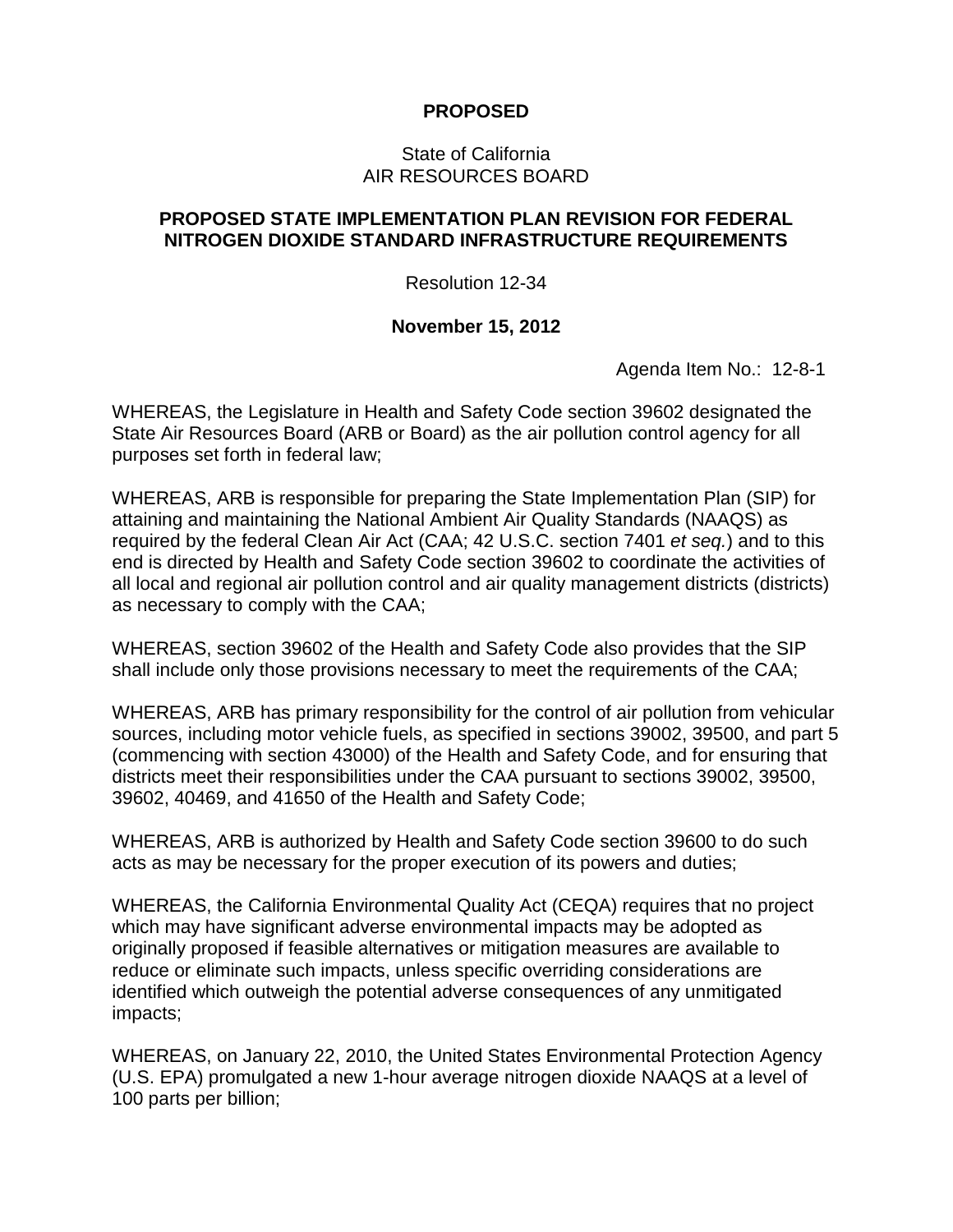Resolution 12-34 2

WHEREAS, on January 22, 2010, U.S. EPA retained the annual average nitrogen dioxide NAAQS at a level of 53 parts per billion;

WHEREAS, when U.S. EPA promulgates a NAAQS, CAA Section 110(a)(1) requires each state to adopt, after reasonable notice and public hearing, and submit to the U.S. EPA Administrator an Infrastructure SIP that provides for implementation, maintenance, and enforcement of the NAAQS throughout the State;

WHEREAS, a state must address the specific elements of CAA Sections 110(a)(2)(B) through(H), and (J) through (M) in its Infrastructure SIP for the 1-hour average nitrogen dioxide NAAQS (75 Fed. Reg. 6474, 6523);

WHEREAS, the Infrastructure SIP does not contain any proposed control strategy, but instead sets forth the State's and district's authorities and abilities to develop and implement a strategy for attaining and maintaining the NAAQS;

WHEREAS, many of the Infrastructure SIP requirements were addressed in California's comprehensive CAA Section 110(a)(2) SIP, which was submitted in response to the CAA of 1970 and approved by U.S. EPA in 1979 in 40 Code of Federal Regulations (CFR) 52.220;

WHEREAS, this Infrastructure SIP revision provides ARB's commitment to comply with CAA 110(a)(2) requirements, as well as responds to new elements required by the 1990 CAA Amendments and by U.S. EPA's 2010 promulgation of the revised nitrogen dioxide NAAQS;

WHEREAS, the Infrastructure SIP for nitrogen dioxide must be submitted to U.S. EPA by January 22, 2013 (three years after promulgation of the 2010 nitrogen dioxide NAAQS);

WHEREAS, CAA Section 110(l) and 40 CFR Section 51.102 require one or more public hearings, preceded by at least 30-day notice and opportunity for public review, be conducted prior to the adoption and submittal to U.S. EPA of any SIP revision;

WHEREAS, on October 15, 2012, ARB staff circulated for public review a Staff Report entitled *Proposed State Implementation Plan Revision for Federal Nitrogen Dioxide Standard Infrastructure Requirements,* which includes a discussion of all elements of the Infrastructure SIP for nitrogen dioxide as required under CAA Section 110(a)(2);

WHEREAS, the Board finds that the proposed Infrastructure SIP for nitrogen dioxide demonstrates ARB and districts' authorities and abilities to:

- 1. Monitor, compile, and analyze ambient nitrogen dioxide air quality data and provide the data to U.S. EPA;
- 2. Implement an enforcement program for control measures associated with implementing the nitrogen dioxide NAAQS and a permit program regulating the construction and modification of major stationary nitrogen dioxide sources;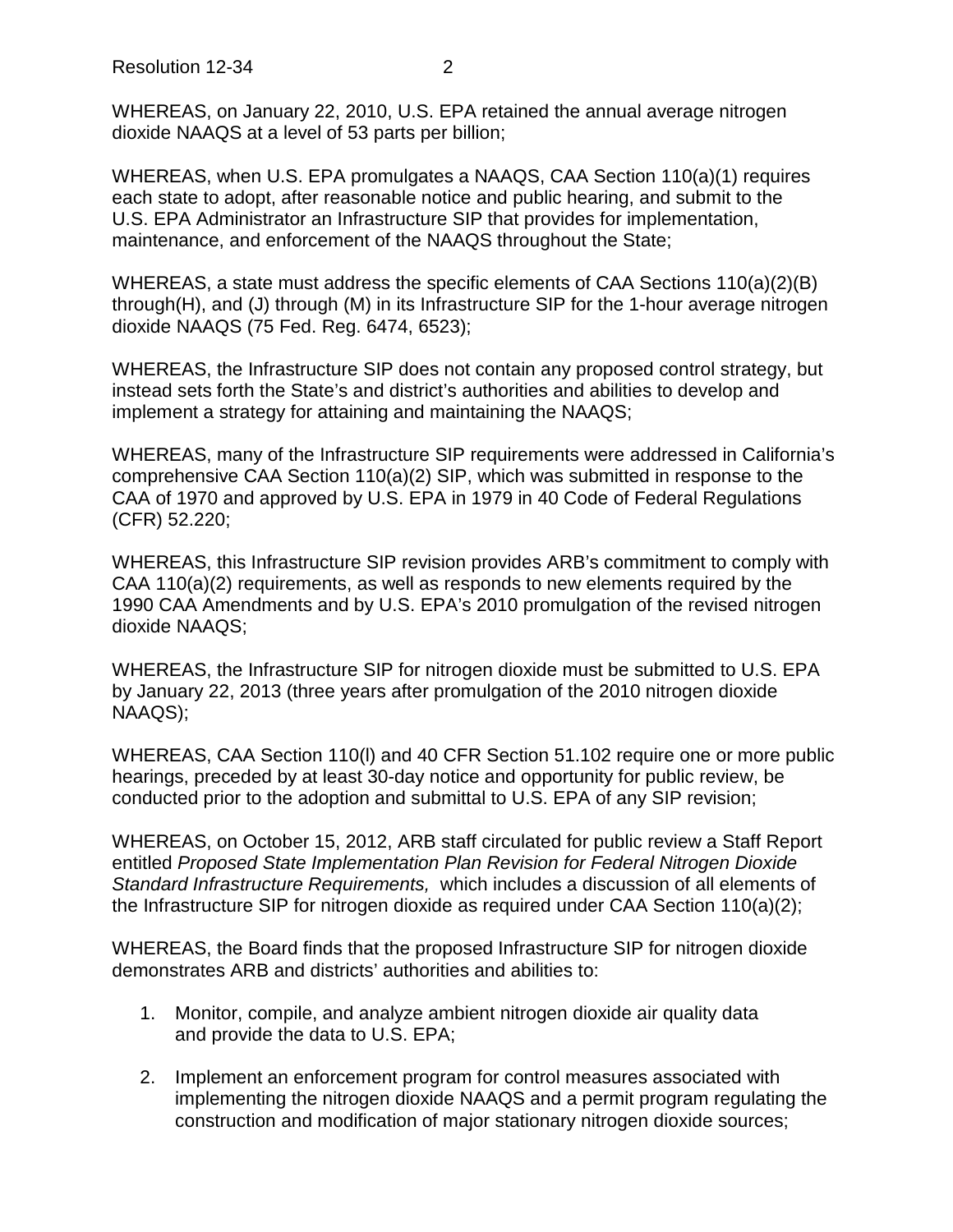- 3. Prohibit nitrogen dioxide emissions from contributing significantly to nonattainment of the nitrogen dioxide NAAQS, interfering with maintenance of the nitrogen dioxide NAAQS, or contributing to reduced visibility in another state;
- 4. Provide assurances that the agencies have adequate personnel, funding, and legal authority to carry out provisions in the SIP, that a majority of their board members represent the public interest, and that the state can ensure that the districts can implement provisions in the SIP;
- 5. Require owners and operators of stationary nitrogen dioxide sources to install, maintain, and replace equipment for monitoring stationary source nitrogen dioxide emissions and to provide periodic reports on these emissions;
- 6. Halt nitrogen dioxide emissions that cause or contribute to injury of public health or welfare and have adequate contingency plans to implement their authority;
- 7. Revise their SIP when a NAAQS is revised, new attainment methods become available, or U.S. EPA determines that a current SIP is inadequate to attain the NAAQS or to comply with additional CAA requirements;
- 8. Meet the applicable requirements of the CAA relating to consultation and public notification, and meet the requirements for Prevention of Significant Deterioration and visibility protection, as they apply to nitrogen dioxide;
- 9. Provide for using air quality models to predict the effect of nitrogen dioxide emissions on ambient air quality and submitting the modeling data to U.S. EPA when requested;
- 10. Assess and collect from owners and operators of stationary nitrogen dioxide sources, fees sufficient to cover the reasonable costs of reviewing and acting upon a permit application and fees sufficient to cover the reasonable costs of implementing and enforcing the permit, if granted (owners or operators are also required to comply with the fee provisions of Title V Sections 501 through 507 of the CAA); and
- 11. Consult with and allow for participation by local political subdivisions affected by the Infrastructure SIP for nitrogen dioxide.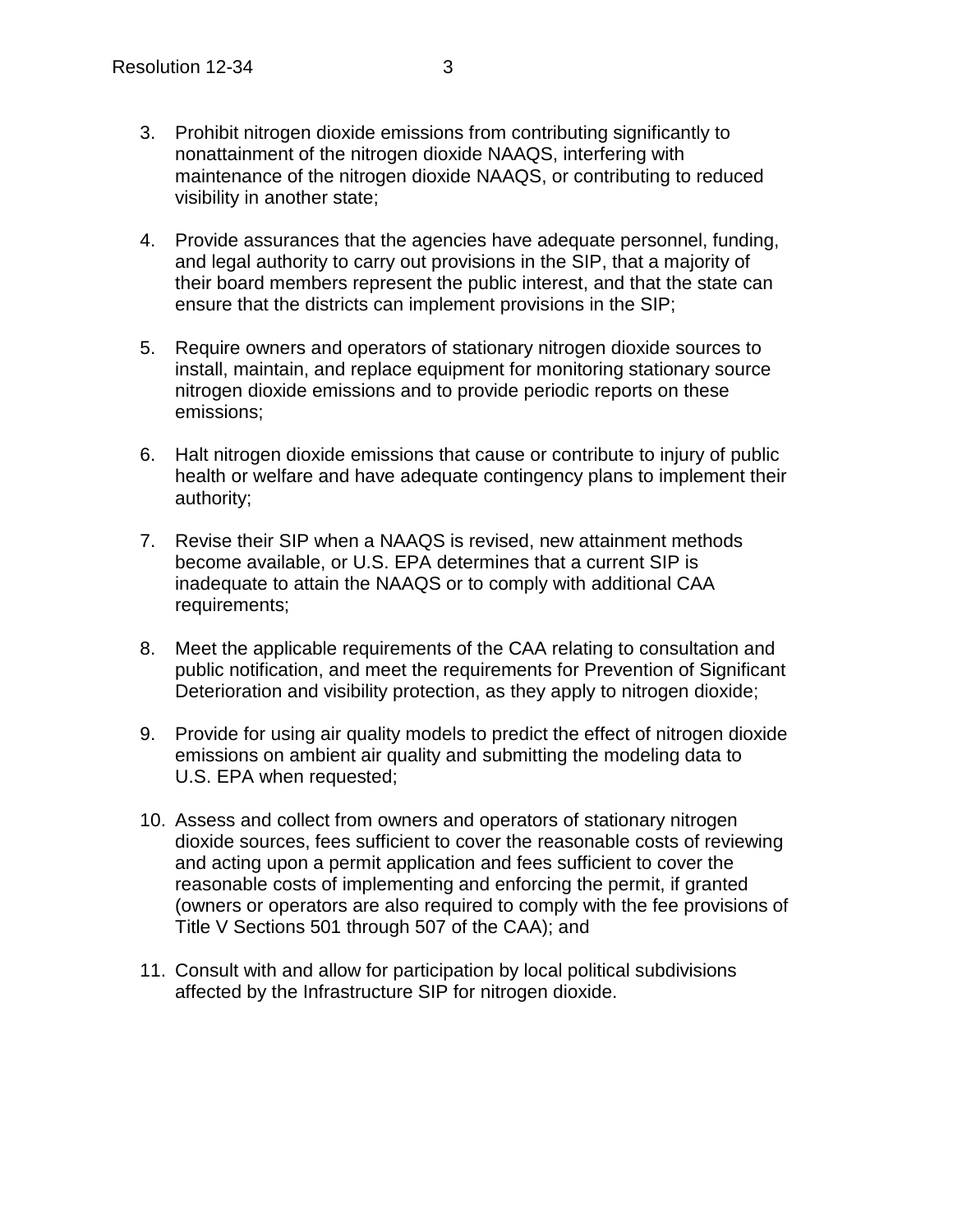WHEREAS, the Board finds that:

- 1. The proposed Infrastructure SIP for nitrogen dioxide meets the applicable requirements established by the CAA and U.S. EPA regulations;
- 2. The proposed Infrastructure SIP for nitrogen dioxide meets the notice and public hearing requirements specified in 40 CFR Section 51.102; and
- 3. The proposed Infrastructure SIP for nitrogen dioxide will not result in any significant adverse environmental impacts because it does not contain any control strategies and is simply a demonstration of ARB's and the districts' authority and abilities to implement the nitrogen dioxide NAAQS, therefore, there is no possibility that adoption of the SIP will have any significant impact on the environment.

NOW, THEREFORE, BE IT RESOLVED that the Board hereby adopts the Infrastructure SIP for nitrogen dioxide, as set forth in Attachment A to this resolution, as a revision to the California State Implementation Plan.

BE IT FURTHER RESOLVED that the Board certifies pursuant to 40 CFR Section 51.102 that the notice and public hearing requirements of that section were met.

BE IT FURTHER RESOLVED that the Board directs the Executive Officer to submit the adopted Infrastructure SIP for nitrogen dioxide to U.S. EPA for approval, along with other supporting documentation, no later than January 22, 2013.

BE IT FURTHER RESOLVED that the Board directs the Executive Officer to work with U.S. EPA and take appropriate action to resolve any completeness or approvability issues that may arise regarding the Infrastructure SIP for nitrogen dioxide.